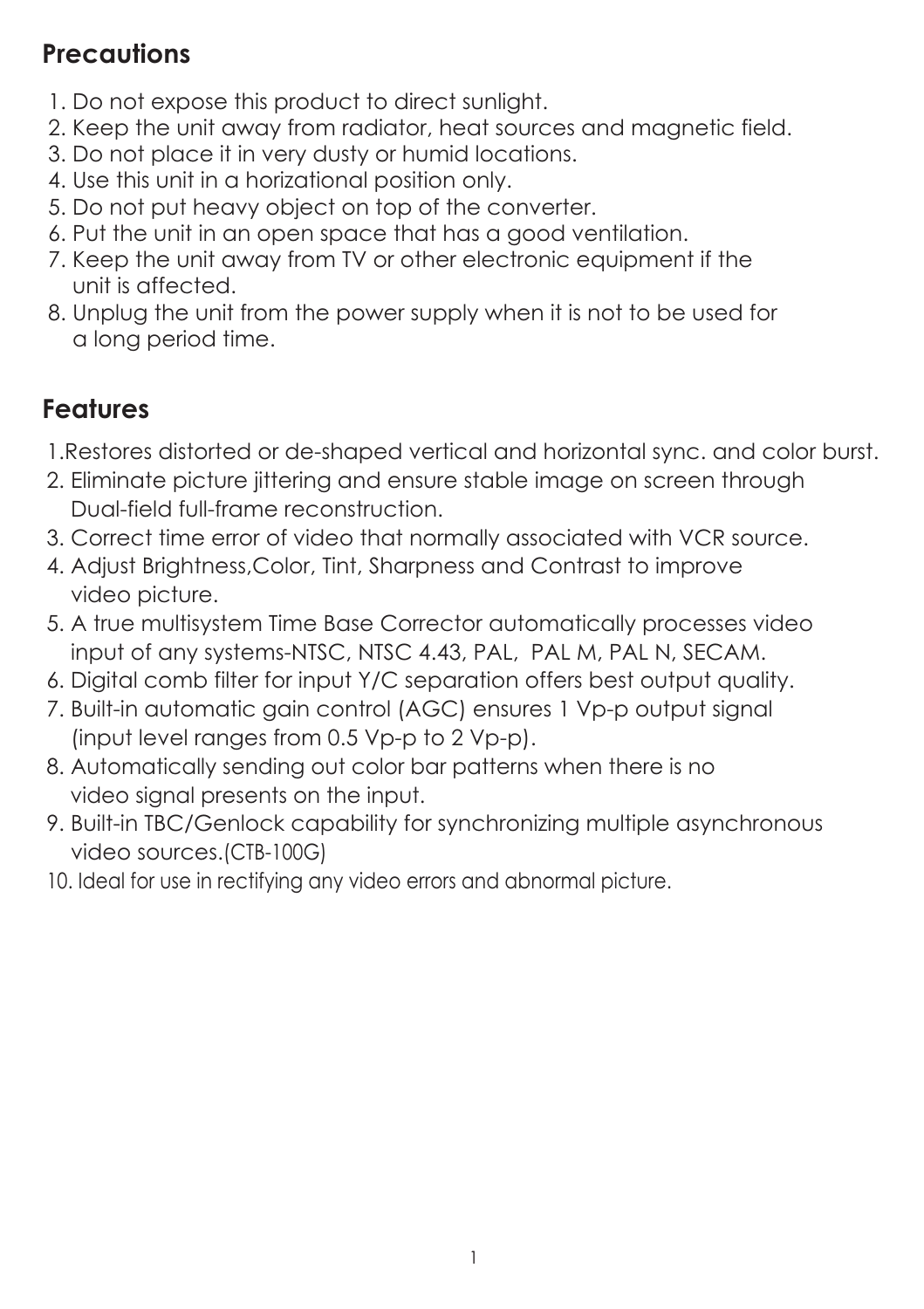## **Operation Controls and Functions**



## **1. Input video system indicator**

## **AUTO, N3, N4, PAL, PAL M, PAL N, SECAM**

- 1. Illuminates when input auto detection mode is selected.
- 2. Illuminates when input system is set to NTSC 3.58.
- 3. Illuminates when input system is set to NTSC 4.43.
- 4. Illuminates when input system is set to PAL (BDGIK).
- 5. Illuminates when input system is set to PAL M.
- 6. Illuminates when input system is set to PAL N.

7. Illuminates when input system is set to SECAM.

#### **Note: When in auto detection mode one of the system indicator will also illuminate to show vieo system of the input.**

### **2. Picture adjustment controls:**

 1. Select: Press this button repeatedly to choose the picture adjustment you wish to do.

 Each depression of the button will toggle through adjustment controls as follows:

System→Contrast→Brightness→Color→ Tint→Sharpness

- 2.  $\pm$  : Press the button for adding picture effects value.
- 2. En 1993 the button for reducing picture effects value.<br>3.  $\Box$  : Press the button for reducing picture effects value.
	- 4. Reset: When pressing reset button, the setting of the selected control will be reset to its default value.

 Press reset for over 3 seconds, all controls will be reset to their default values.

 Auto/Manual detection mode: Press the " Select " button to choose " System" function on the top row LEDs. And then press Reset button to switch between Auto and Manual detection mode for the input.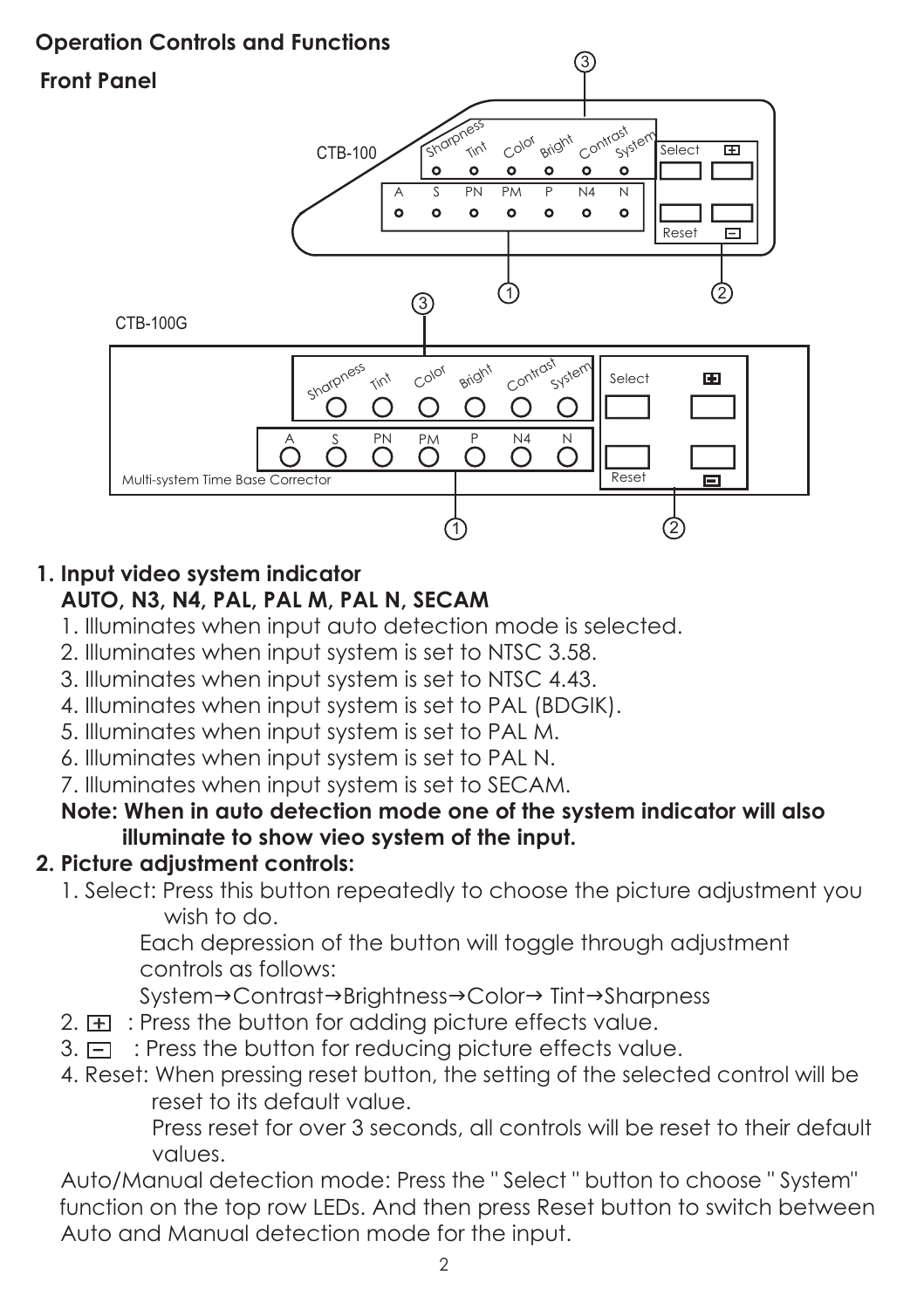### **Operation Controls and Functions**

## **Front Panel**



## **3. Picture adjustment indicators:**

1. System Indicator:

 When system adjustment is selected, use Reset button to choose auto or manual input detection.

When manual detection is selected. Use  $\mathbf{H}$ ,  $\Box$  to select the output system you want .

- 2. Contrast indicator: When it lights up, use  $\boxplus$  or  $\boxminus$  button to adjust picture contrast.
- 3. Brightness indicator: when it lights up, use  $\text{F}$  or  $\text{F}$  button to adjust picture brightness.

## 4. Color indicator: When it lights up, use  $\text{F}$  or  $\text{F}$  button to adjust picture color.

## 5. Tint indicator: When it lights up, use  $\Box$  or  $\Box$  button to adjust tint of the picture(NTSC only).

# 6. Sharpness indicator: When it lights up, use  $\text{F}$  or  $\text{F}$  button to adjust picture sharpness.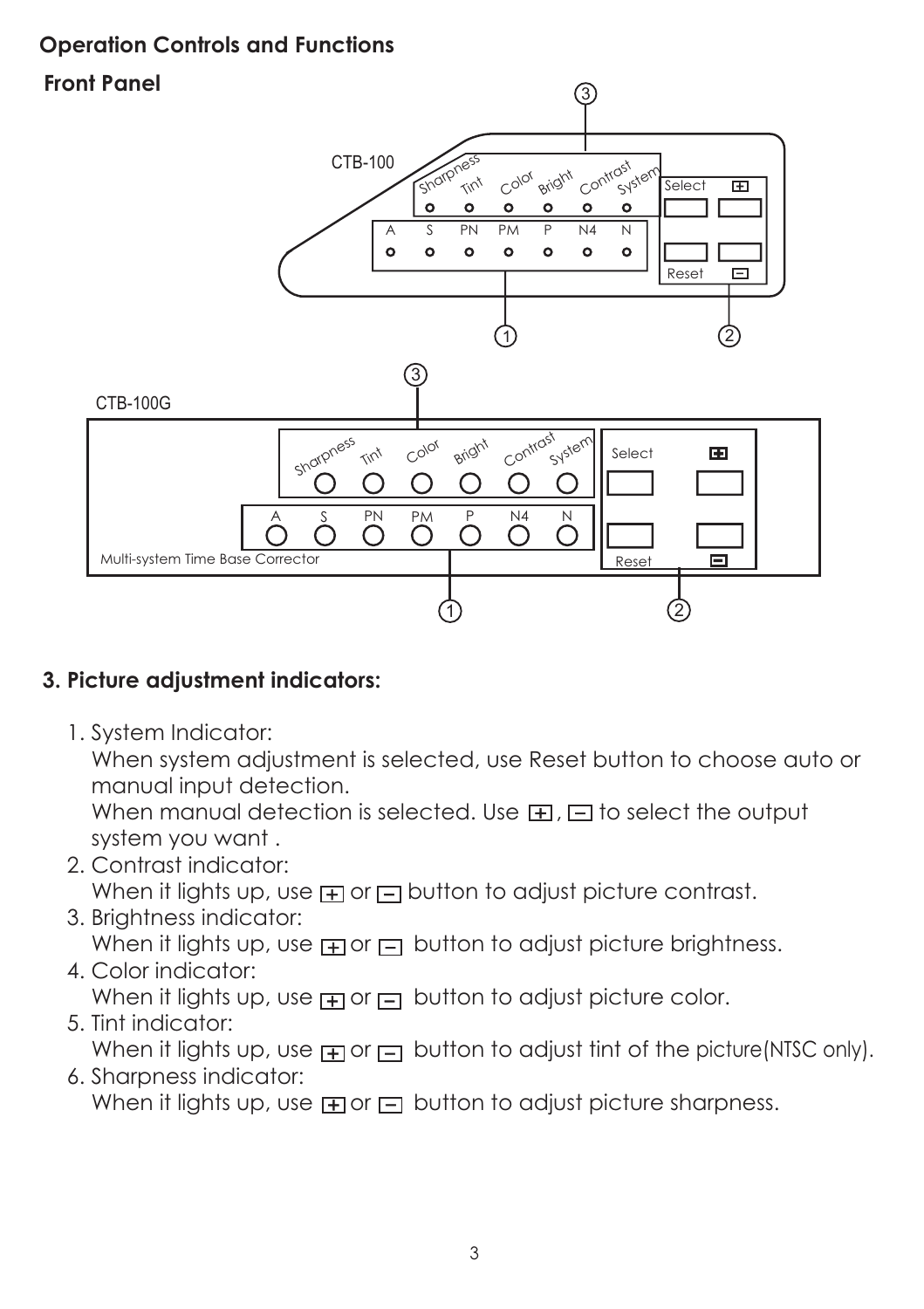#### **Operation Controls and Functions Rear Panel**



CTB-100G



1. Video input:

 There are one video and one S-Video on the input. The unit will automatically detect the video input when either one of the input is connected. When both inputs are connected, S-Video input has the priority.

2. Video out:

 CTB-100 offers two different formats of video out simultaneously-composite, and S-Video.

- 3. DC 12V 1A
- 4. Genlock input/Genlock output:(Only available on CTB-100G) CTB-100G offers TBC/Genlock function in which video input is time base corrected and genlocked to the sync of another video (Genlock in), therefore making the two video output synchronized.

The full frame processing also reconstruct the sync burst and timing of the video input and provide an error-free video output.

 The video system of the video input and genlock input must be the same. If they are different, the output video will be abnormal.

 Genlock out is a loop-through of Genlock input which made possible the synchronization between multiple video sources by connecting

Genlock out to the Genlock in of the next unit,and repeat it.

 You can synchronize as many video sources as you like by cascading many CTB-100G in series.



#### **Synchronizing multiple video sources**

75 ohm connection and Installation load switch:

When CTB-100G Genlock out is not connected to the Genlock in of another unit, set the switch to ON. Set to OFF if it is connected to another unit.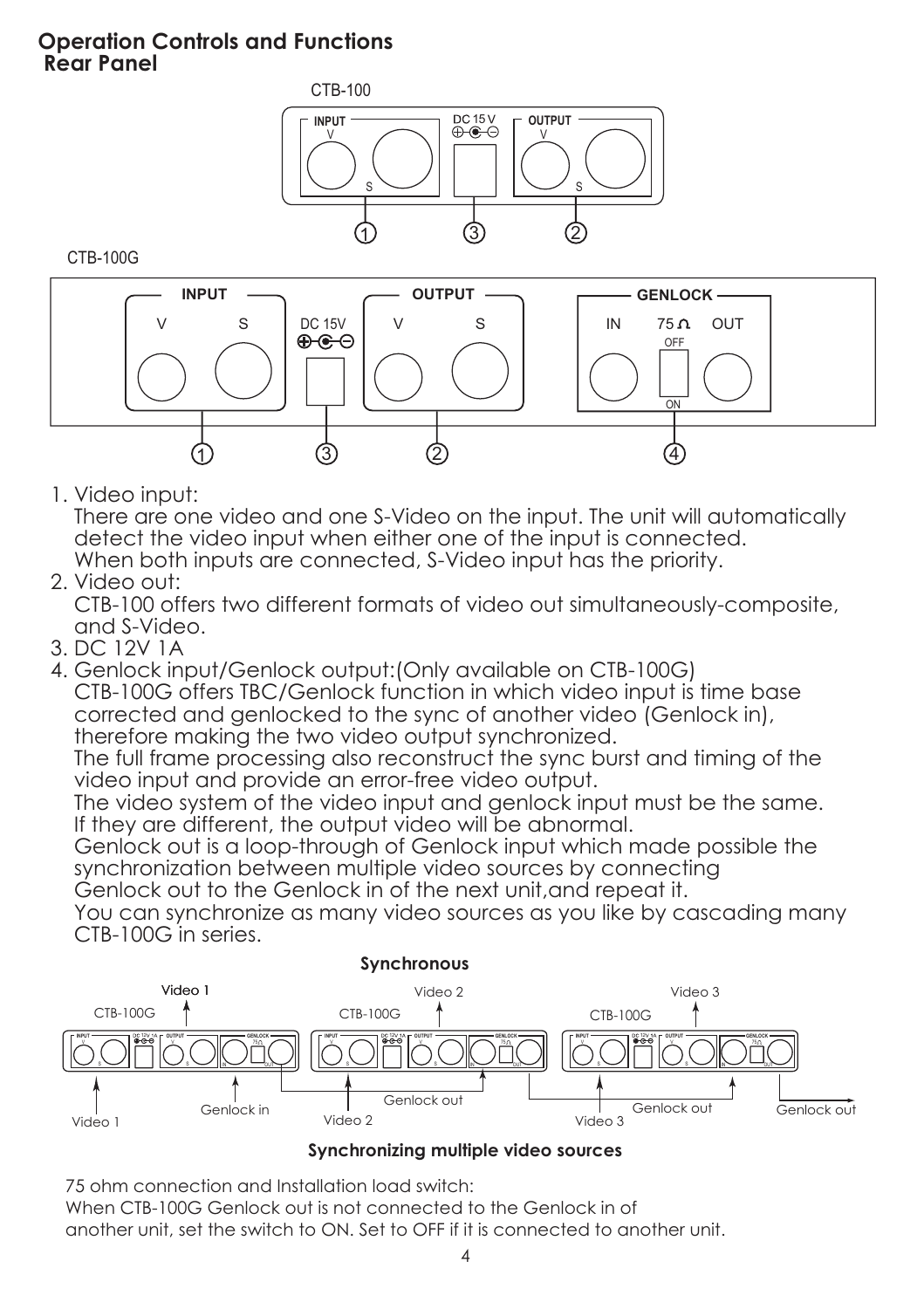### **Connection and Installation**



5